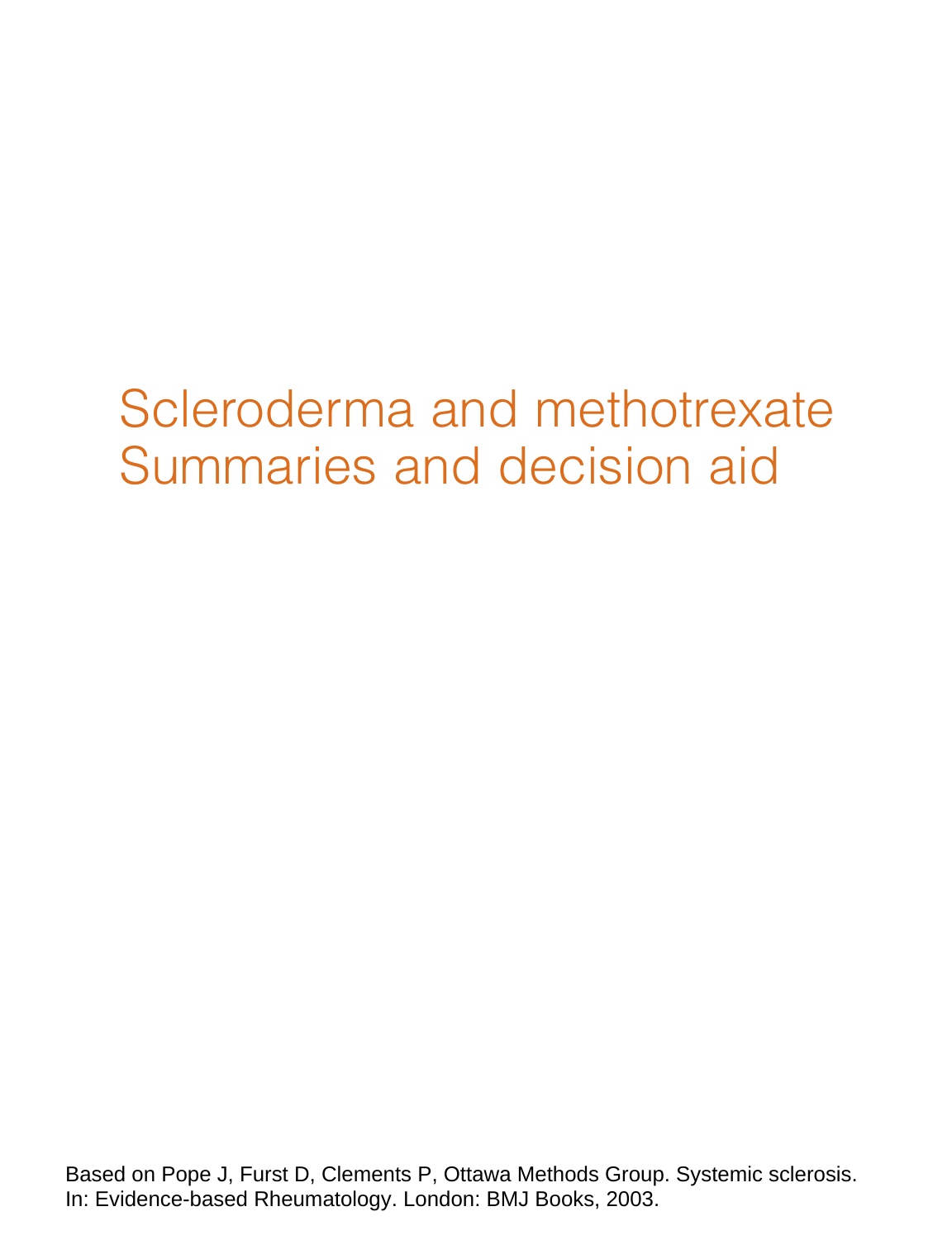# **Information about scleroderma and treatment**

## **What is scleroderma?**

Scleroderma or systemic sclerosis is a condition where skin, joints, and blood vessels are replaced with thick, hard, fibrous tissue. It is thought that scleroderma is caused by the body's immune system attacking its own tissues. People with scleroderma will likely have patches of hard skin and have pain, swelling, and stiffness in their joints.

There are two types of scleroderma: localised – which affects mainly the skin but can affect the muscles and joints; and generalised – which affects the skin and organs, such as the heart, lungs, and kidneys. Localised scleroderma may develop slowly and not cause severe problems. But generalised scleroderma may get worse over time. If scleroderma is not treated, it may result in:

- ulcers or sores on toes and/or fingers problems breathing well surgery trouble swallowing **•** problems digesting food
- 
- heartburn problems with your heart and kidneys
- **What can I do on my own to manage my disease?**
- moisturise skin  $\checkmark$  exercise  $\checkmark$  protect skin and joints  $\checkmark$  rest and relax  $\checkmark$  avoid smoking

#### **What treatments are used for scleroderma?**

Five kinds of treatment may be used alone or together. The common (generic) names of treatment are shown below.

- 1. Pain medicines and non-steroidal anti-inflammatory drugs (NSAIDs)
	- Acetaminophen Ibuprofen Piroxicam
	- Acetylsalicylic acid Indomethacin Rofecoxib
	- Celecoxib Nabumetone Sulindac
		-
	- Diclofenac Naproxen
- 
- 2. Disease modifying antirheumatic drugs (DMARDs)
	-
- 3. Corticosteroids
	- Dexamethasone
- 4. Prostacyclins
	- Epoprostanol Treprostinil
- 
- 5. Miscellaneous therapies
	- Stem cell transplantation Bosentan Angiotensin-converting enzyme inhibitors (ACE inhibitors)
	- Bovine type I collagen
- 

## **What about other treatments I have heard about?**

There is not enough evidence about the effects of some treatments. Other treatments do not work. For example:

- Acetylsalicylic acid Cyclofenil Penicillamine
- Alpha interferon Dipyridamole Potassium aminobenzoate (POTABA)
- Anti-TGF beta Gamma interferon Relaxin
- Anti-oxidants Ketotifen
- 
- 
- 
- -
- Chlorambucil N-acetylcysteine

## **What are my choices? How can I decide?**

Treatment for your disease will depend on your condition. You need to know the good points (pros) and the bad points (cons) about each treatment before you can decide.

- 
- 
- 
- 
- 
- 
- Methotrexate Cyclophosphamide 5-Fluorouracil
	-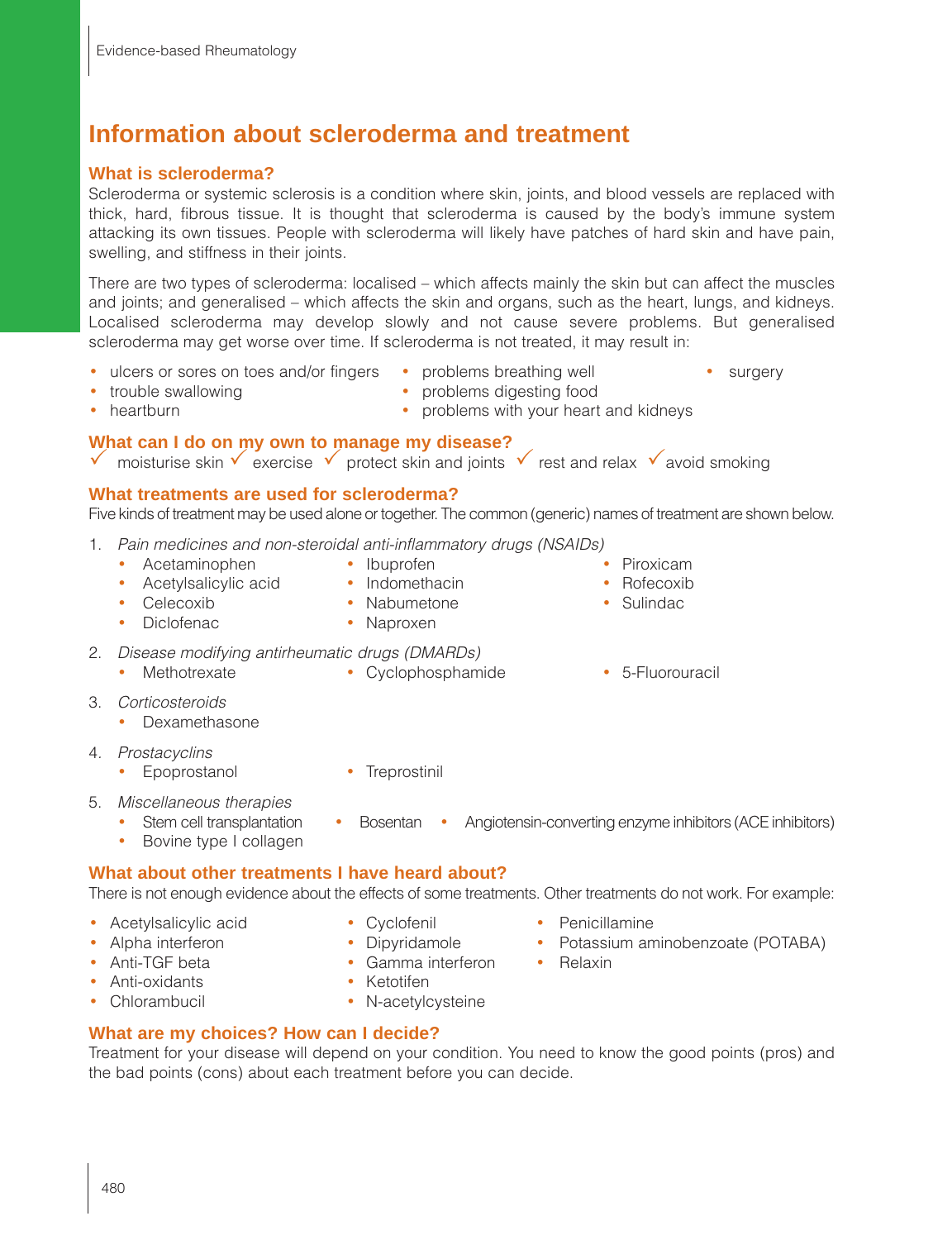## **Scleroderma (systemic sclerosis) decision aid**

## **Should I take methotrexate?**

This guide can help you make decisions about a treatment your doctor is asking you to consider. It will help you to:

- 1. Clarify what you need to decide.
- 2. Consider the pros and cons of different choices.
- 3. Decide what role you want to have in choosing you treatment.
- 4. Identify what you need to help you make the decision.
- 5. Plan the next steps.
- 6. Share your thinking with your doctor.

#### **Step 1: Clarify the decision What is the decision?**

Should I take methotrexate to decrease pain and slow the progress of scleroderma/systemic sclerosis?

Methotrexate can be taken as a pill daily or as an injection received weekly.

## **When does this decision have to be made? Check √ one**



## **How far along are you with this decision? Check √ one**







I have already made a choice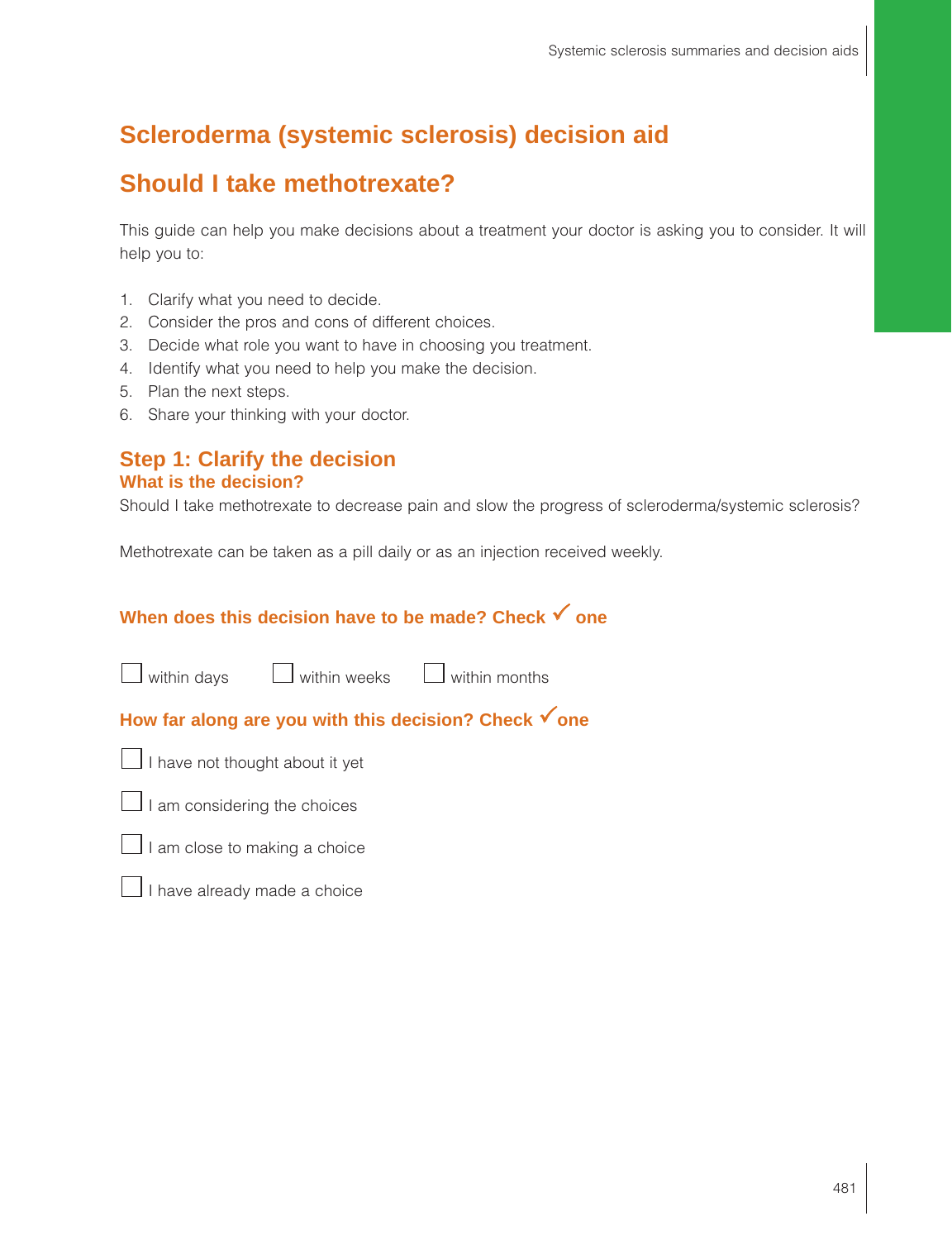## **Step 2: Consider the pros and cons of different choices What does the research show?**

Methotrexate is classified as: Likely beneficial

There is "Silver" level evidence from 2 studies of 100 people with scleroderma testing methotrexate. The studies lasted up to 1 year. These studies found pros and cons that are listed in the chart below.

#### **What do I think of the pros and cons of methotrexate?**

- 1. Review the common pros and cons that are shown below.
- 2. Add any other pros and cons that are important to you.
- 3. Show how important each pro and con is to you by circling from one (\*) star if it is a little important to you, to up to five (\*\*\*\*\*) stars if it is very important to you.

| <b>PROS AND CONS METHOTREXATE TREATMENT</b> |                                         |  |  |  |  |
|---------------------------------------------|-----------------------------------------|--|--|--|--|
| <b>PROS</b><br>(number of people affected)  | <b>How important</b><br>is this to you? |  |  |  |  |
| Decreases skin thickness                    | $* * * * * *$                           |  |  |  |  |
| in 53 out of 100 people with methotrexate   |                                         |  |  |  |  |
| in 10 out of 100 without methotrexate       |                                         |  |  |  |  |
|                                             |                                         |  |  |  |  |
| Makes breathing easier                      | * * * * *                               |  |  |  |  |
| in 53 out of 100 people with methotrexate   |                                         |  |  |  |  |
| in 10 out of 100 without methotrexate       |                                         |  |  |  |  |
| May improve overall well-being              | $* * * * * *$                           |  |  |  |  |
| in 53 out of 100 people with methotrexate   |                                         |  |  |  |  |
| in 10 out of 100 without methotrexate       |                                         |  |  |  |  |
| Other pros:                                 | * * * * *                               |  |  |  |  |
|                                             |                                         |  |  |  |  |

## **What do you think of taking methotrexate? Check √ one**



Pros are more important to me than the Cons Cons are more important to me than the Pros



Willing to consider this treatment Unsure Not willing to consider this treatment